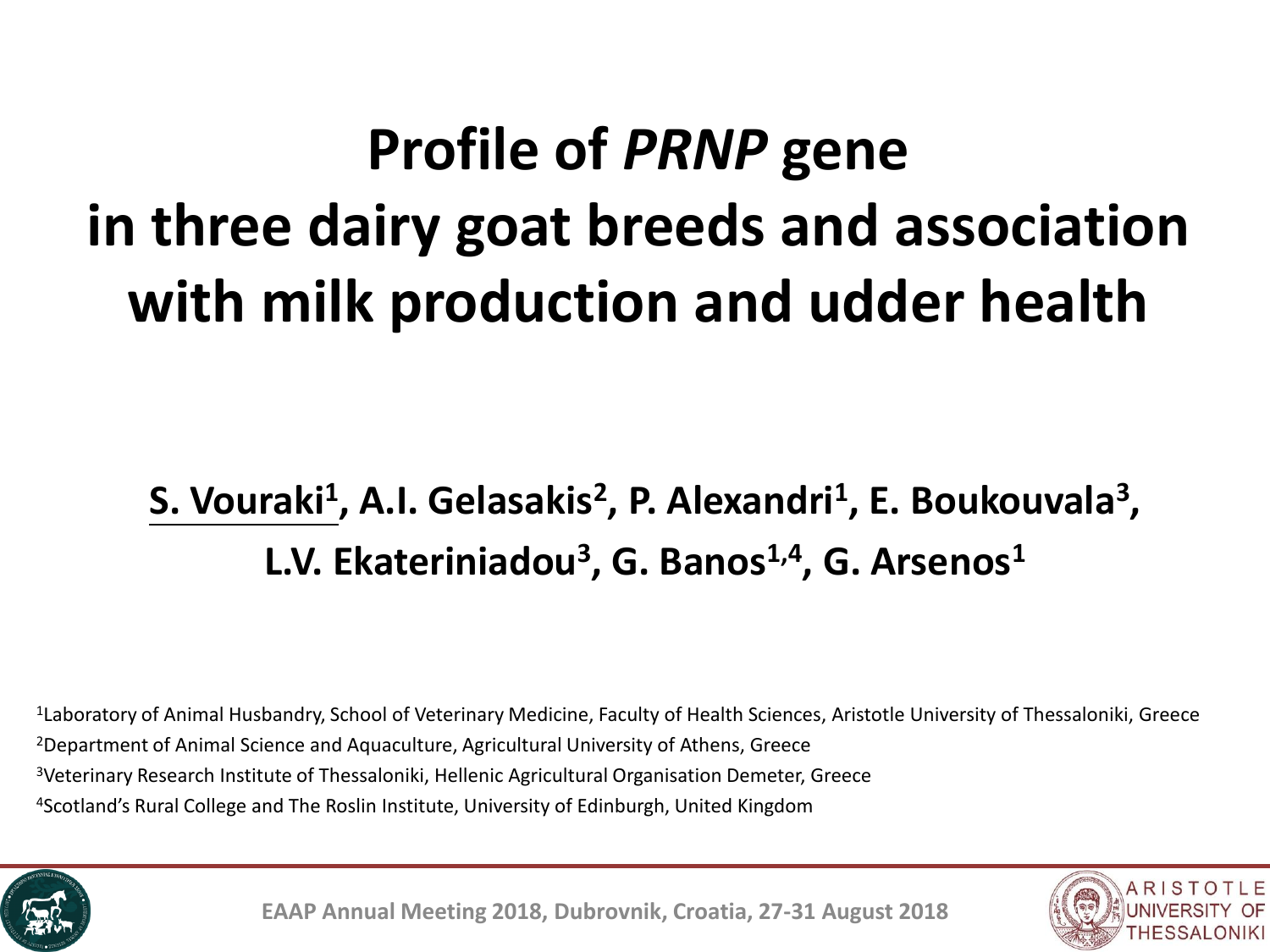# **Background**

**Scrapie**

Infectious, neurodegenerative and fatal disease with production and financial losses

Selective breeding programs for increased frequency of ARR haplotype in the *PRNP* gene



Alleles 222K, 146S/D and 211Q: Strong degree of resistance – most suitable candidates for breeding programs

Conditions for selective breeding programmes in **goats**

Frequency of resistance-associated alleles in the population

Assessment of potentially adverse effects of selection for scrapie resistance on other important traits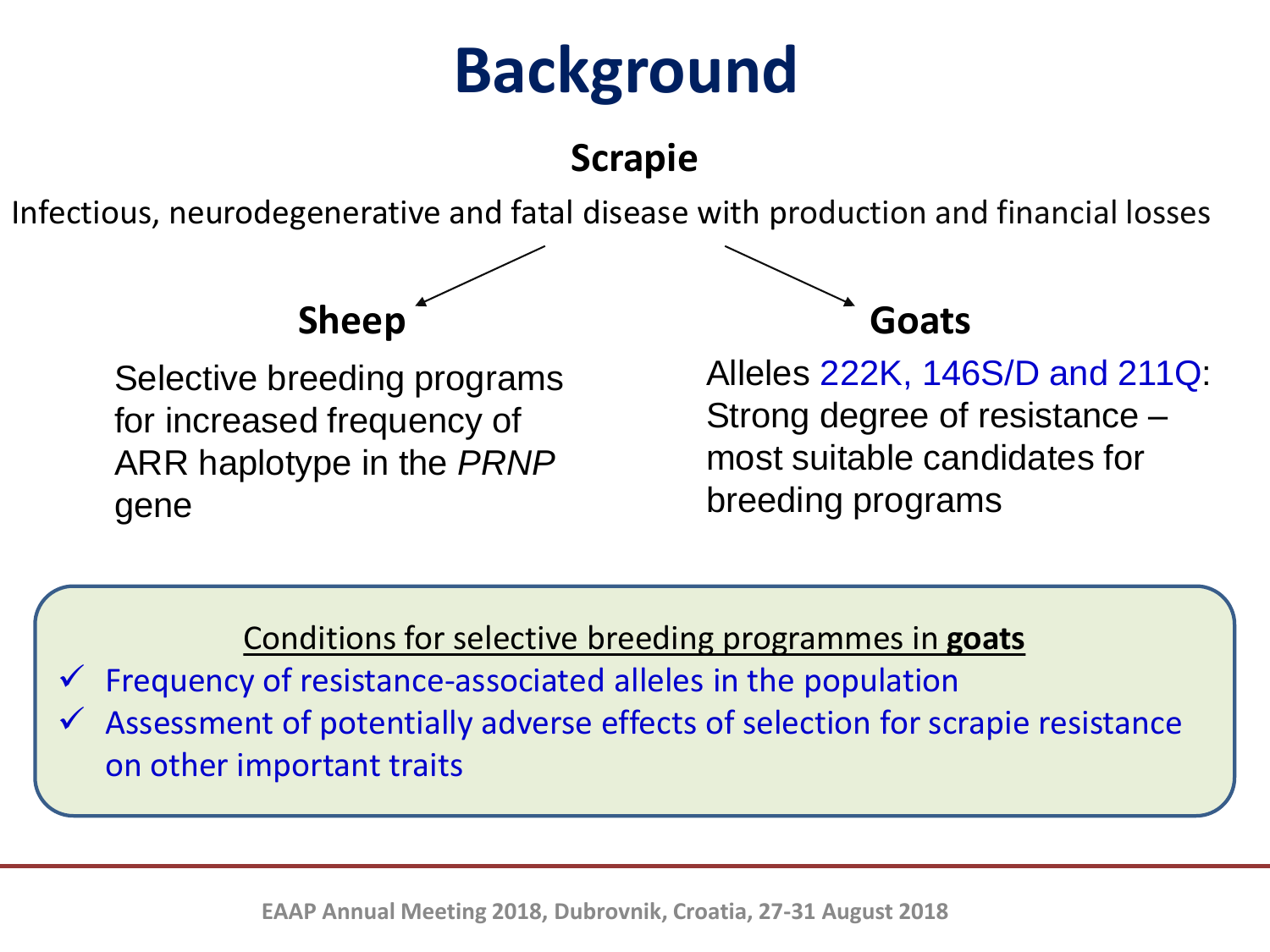

- Determine the genetic profile of scrapie codons 146, 211 and 222 in three dairy goat breeds in Greece
- Assess the impact on milk production and udder health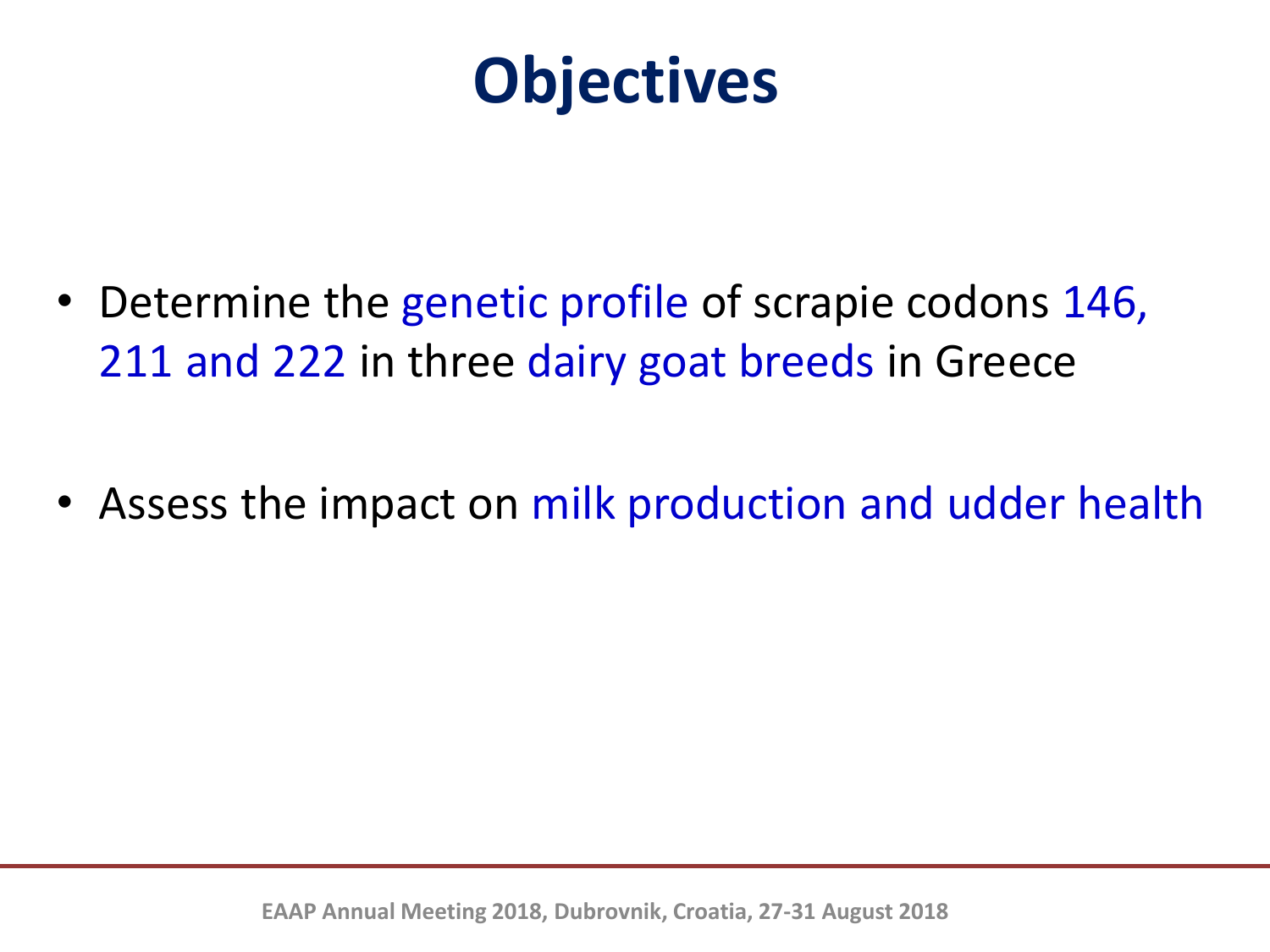- 766 dairy goats
- 7 farms
- 3 breeds (2 indigenous, 1 foreign)

#### Eghoria (264) Skopelos (287) Damascus (215)

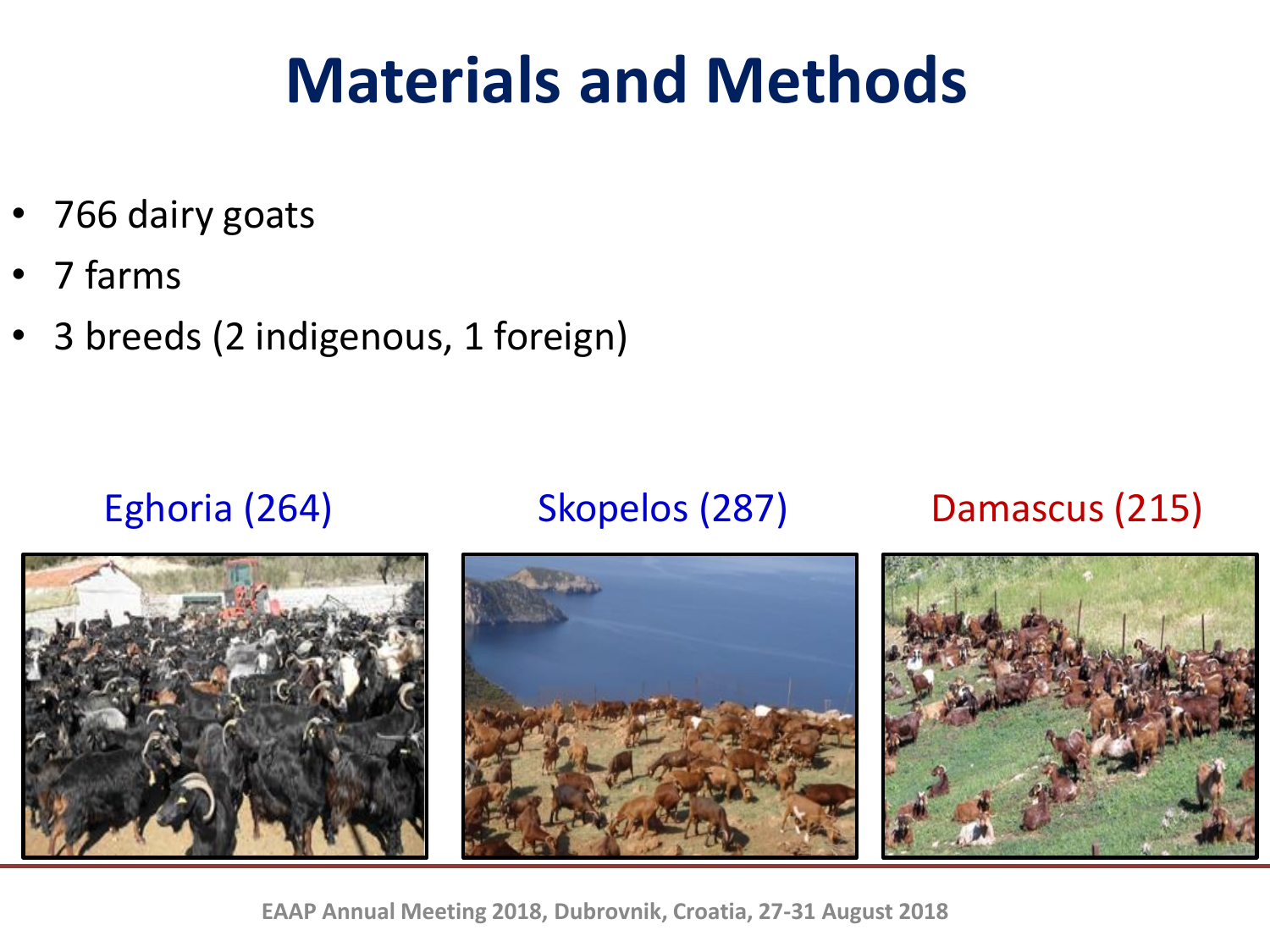## **Genotyping**

- DNA extraction
	- Blood samples from individual goats
	- GeneJET Whole Blood Genomic DNA Purification Mini Kit (Thermo Scientific)
- Real-Time PCR
	- 4 Custom TaqMan SNP Genotyping Assays
	- Polymorphisms at codons:

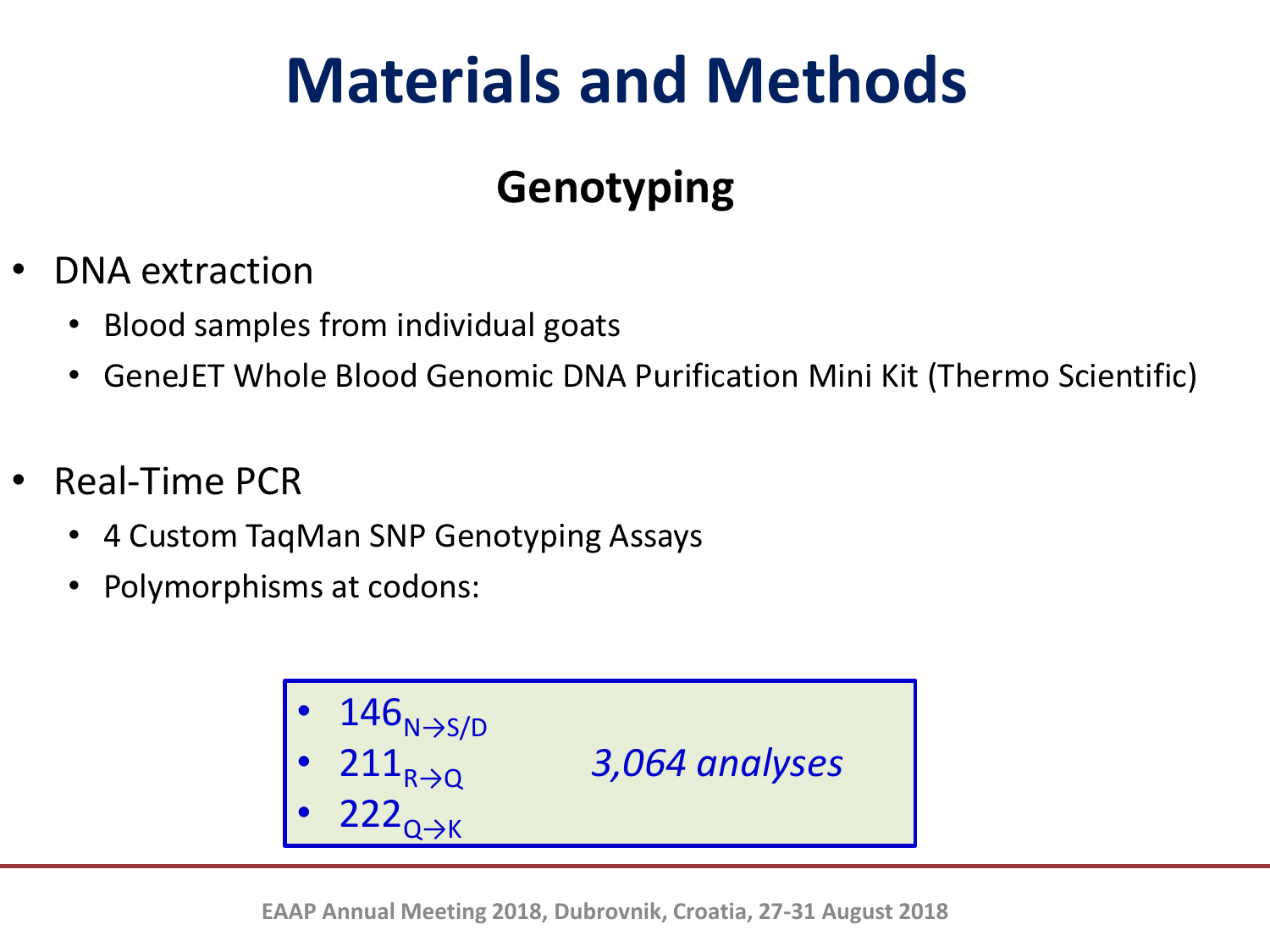## **Phenotypic measurements**

- Monthly test-day measurements for 2 milking periods
- 5 measurements/milking period
- **Traits**

Milk production (Daily – Total)

- *Milk yield*
- *Fat* • *Protein* • *Lactose* Content Yield
- *SNF*

Udder health

- *SCC*
- *CFU*



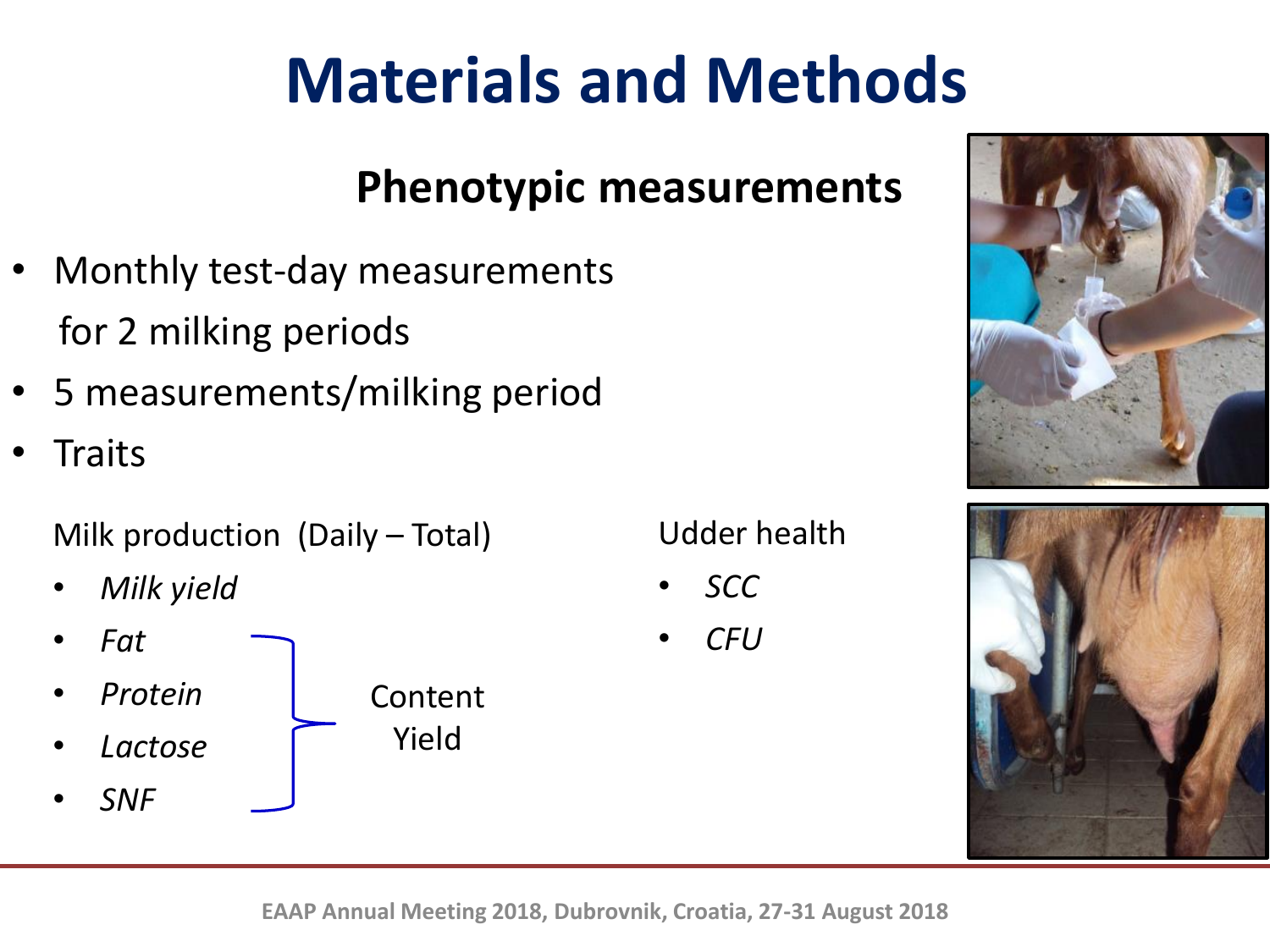### **Genetic analyses**

- Genotypic, allelic and haplotypic frequencies calculation
- Genetic distances among the three studied breeds
	- *Fixation index*  $F_{ST}$
	- *Arlequin v3.1 software*
- Genetic comparisons between the three studied breeds and 30 other goat breeds from different countries
	- *Neighbour-Joining tree*
	- *PHYLIP package v3.695*

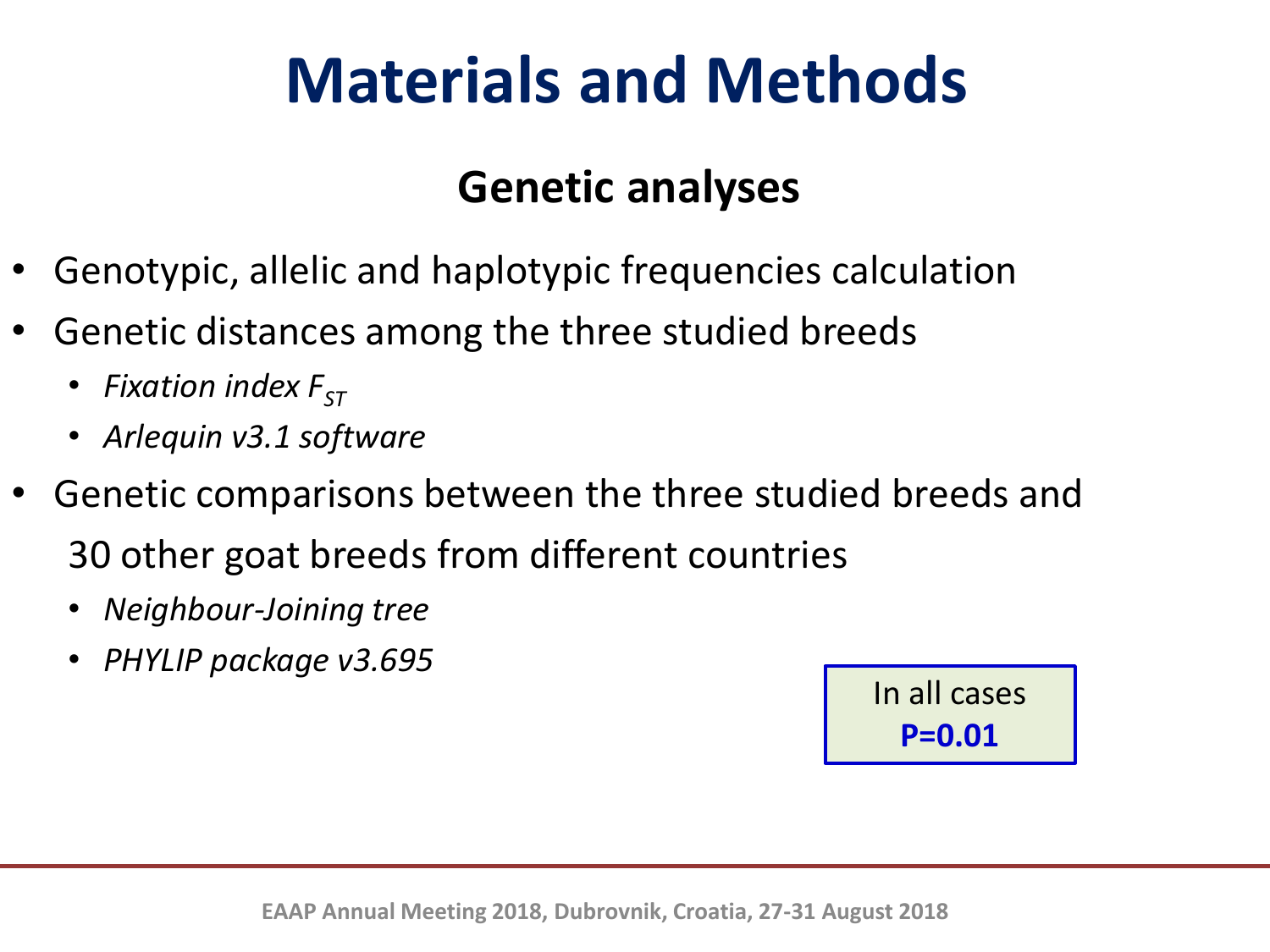## **Statistical analyses**

- R package «lme4»
- Mixed linear models

Fixed effects

- *PRNP*
- *Farm*
- *Period of kidding*
- *Age at kidding*
- *Days from kidding*
- *Milking period length*

#### Random effects

- *Animal*
- *Days from kidding*<sup>×</sup> *Animal*

- Initially: **P=0.05**
- Bonferroni adjustment: **P=0.0017**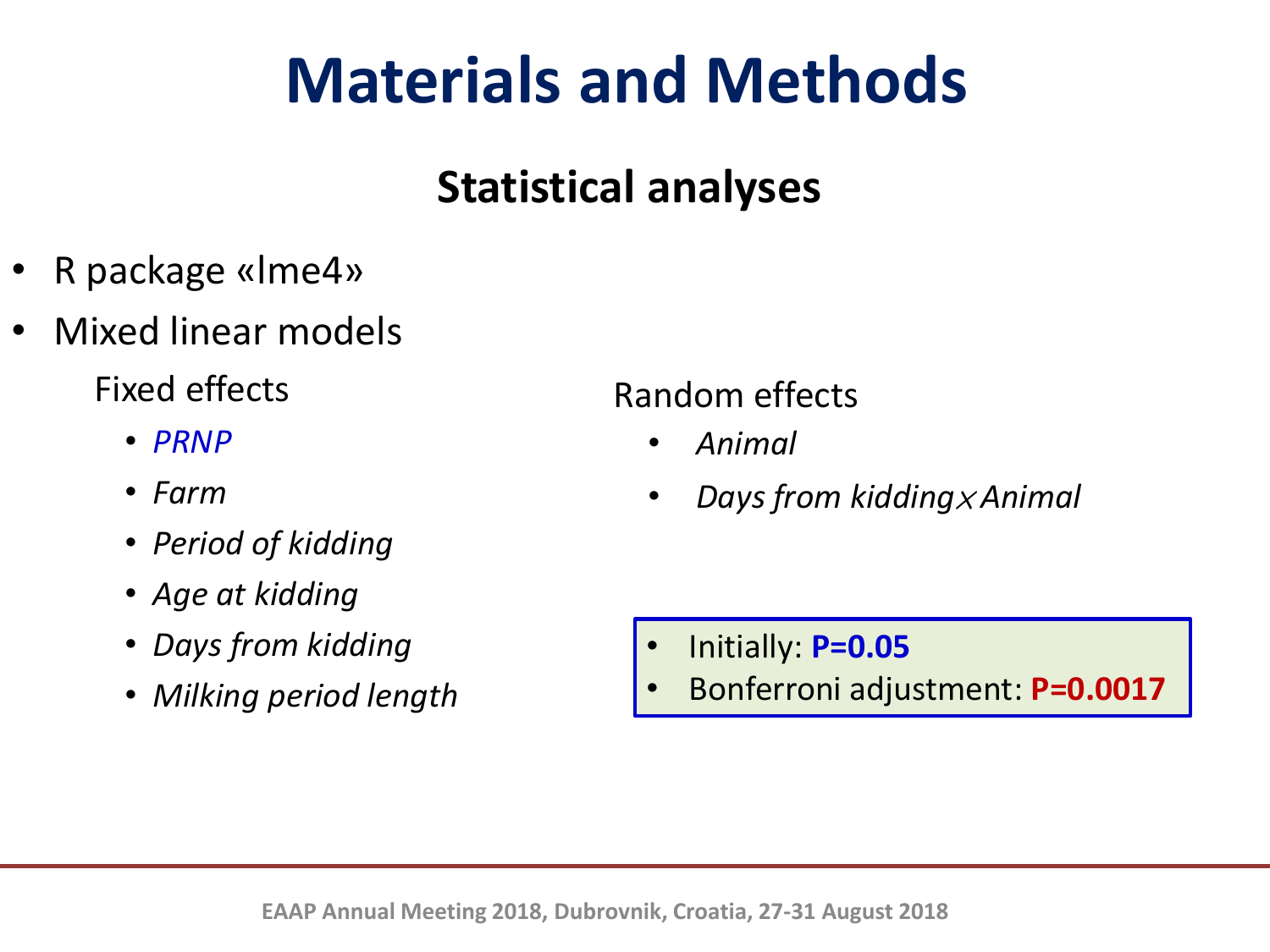### **Allelic frequencies**

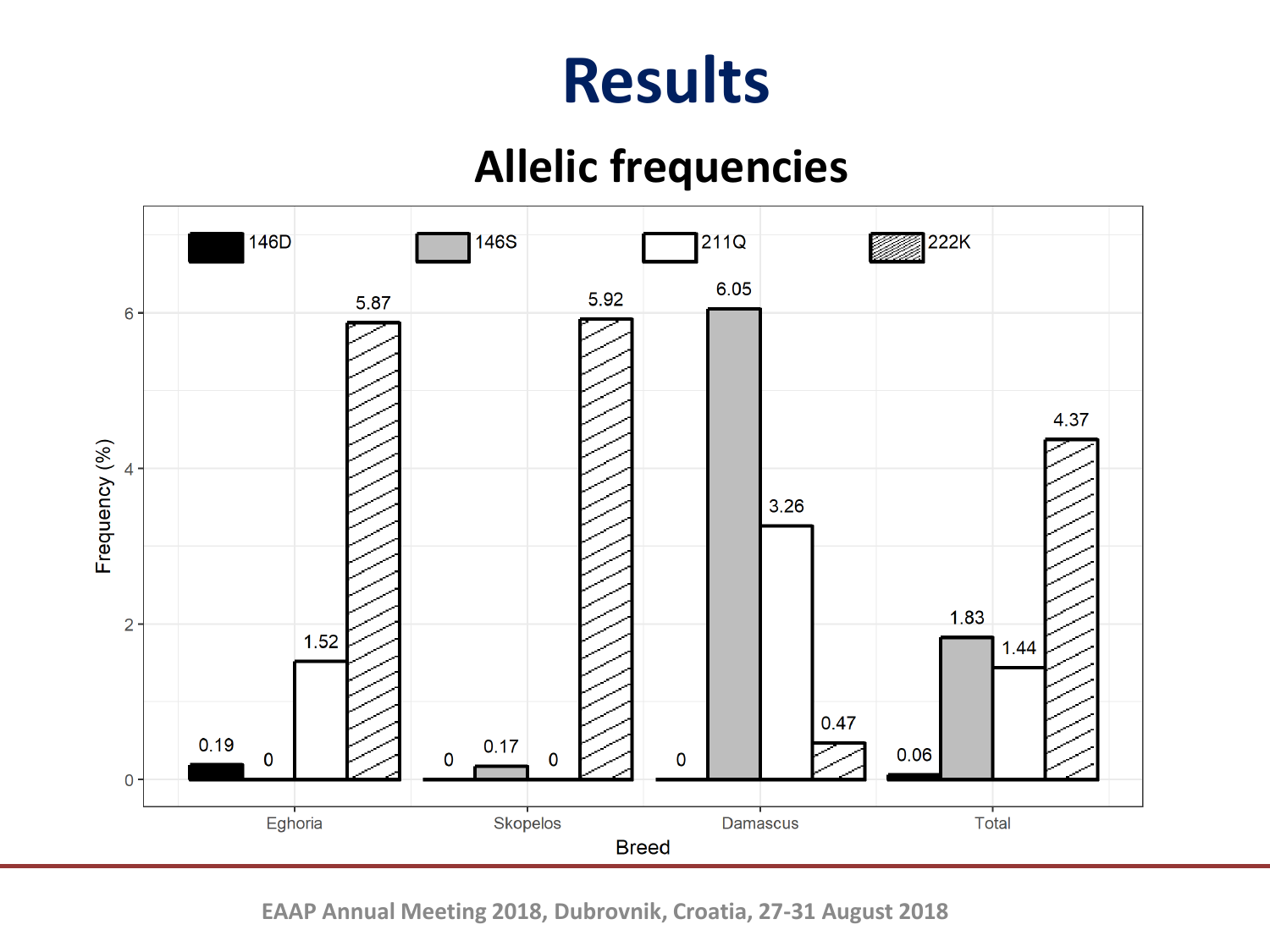## **Genetic distances (Fixation index F<sub>ST</sub>)**

| <b>Breeds</b>   | <b>Eghoria</b> | <b>Skopelos</b> | <b>Damascus</b> |
|-----------------|----------------|-----------------|-----------------|
| Eghoria         |                | 0.000           | 0.020           |
| <b>Skopelos</b> | $P = 0.31543$  |                 | 0.028           |
| Damascus        | P<0.00001      | P<0.00001       |                 |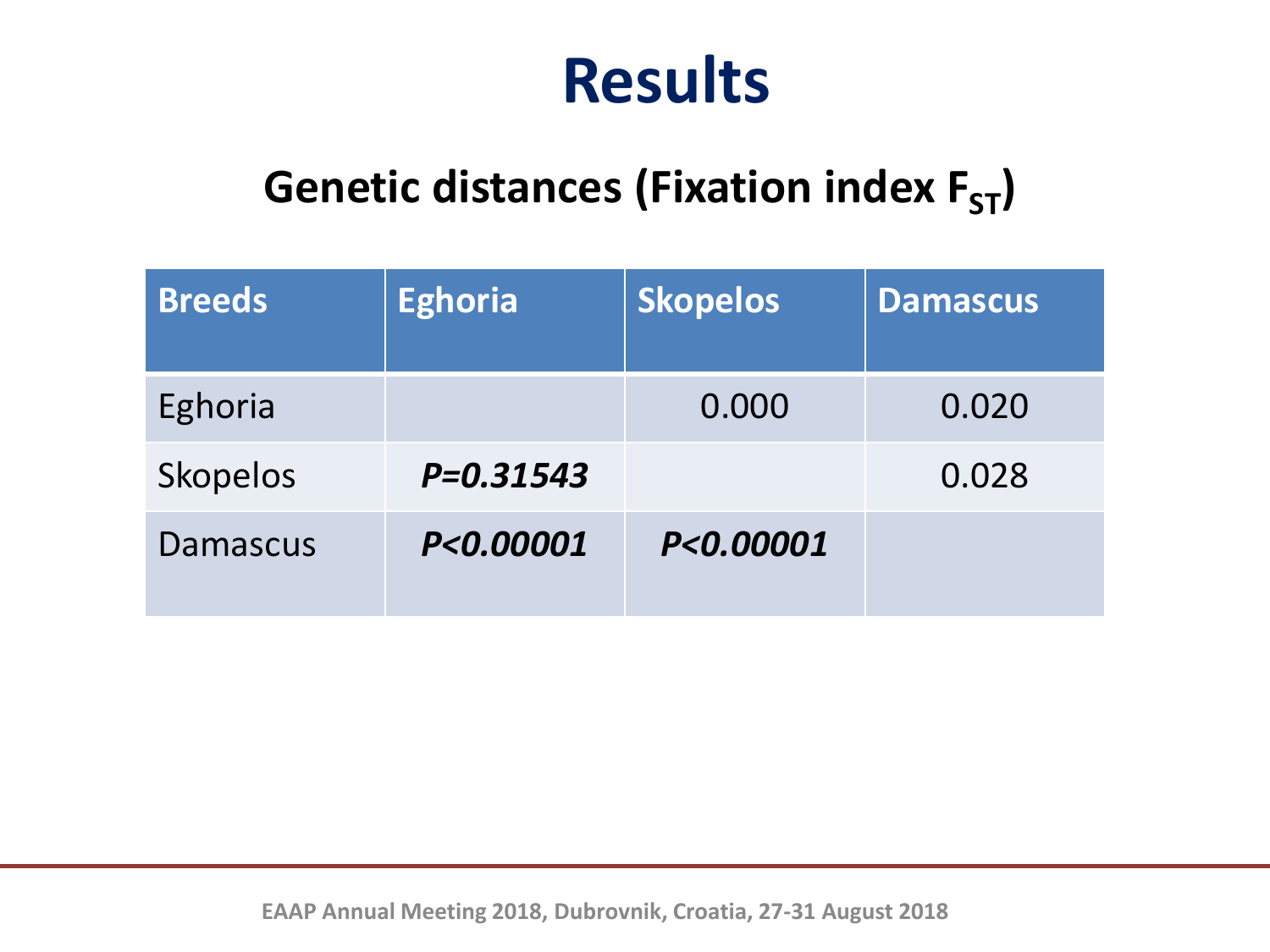## **Genetic distances (Fixation index F<sub>ST</sub>)**

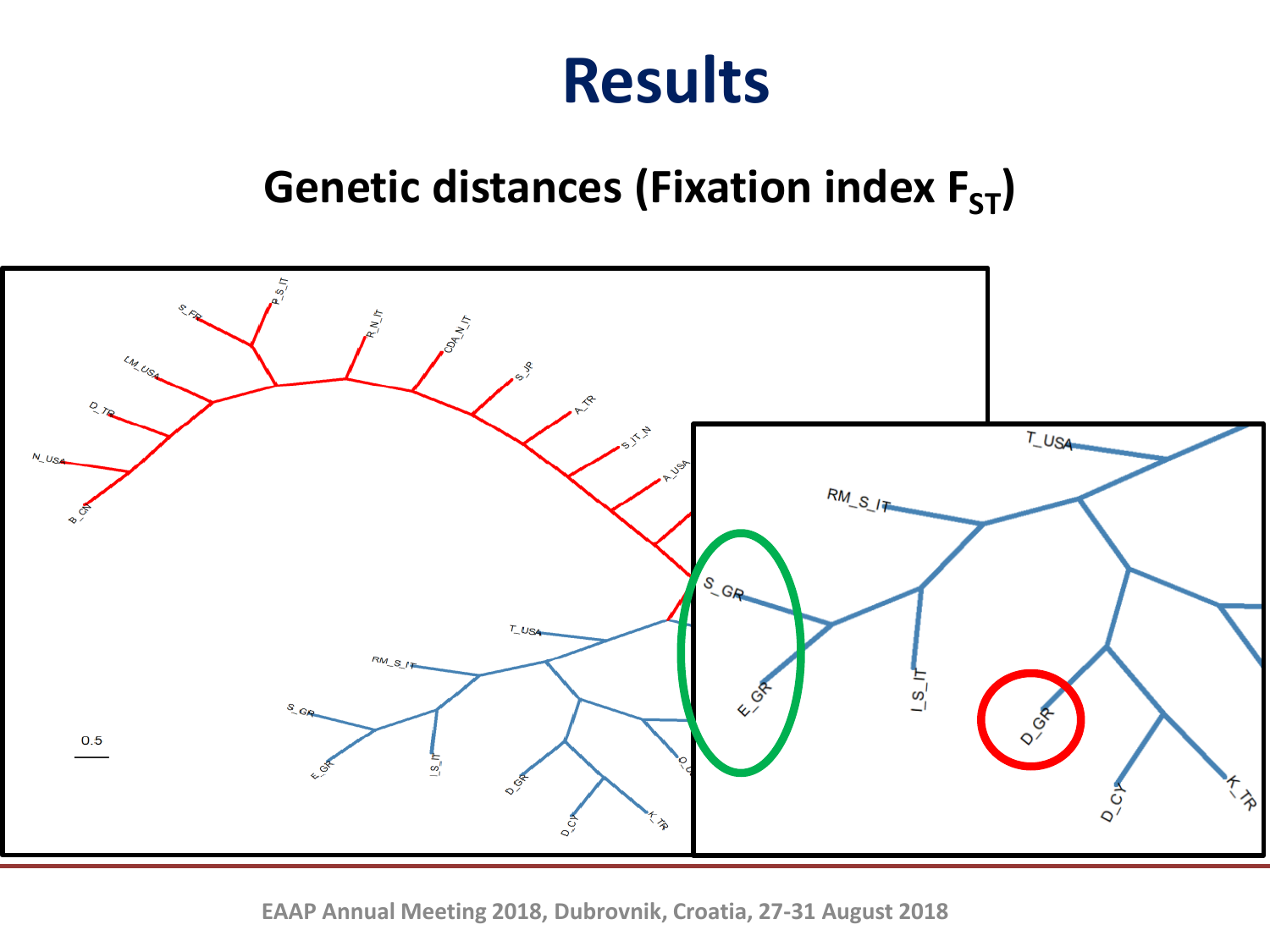## **Significant effects after Bonferroni correction**

Codon 146 – Eghoria and Skopelos

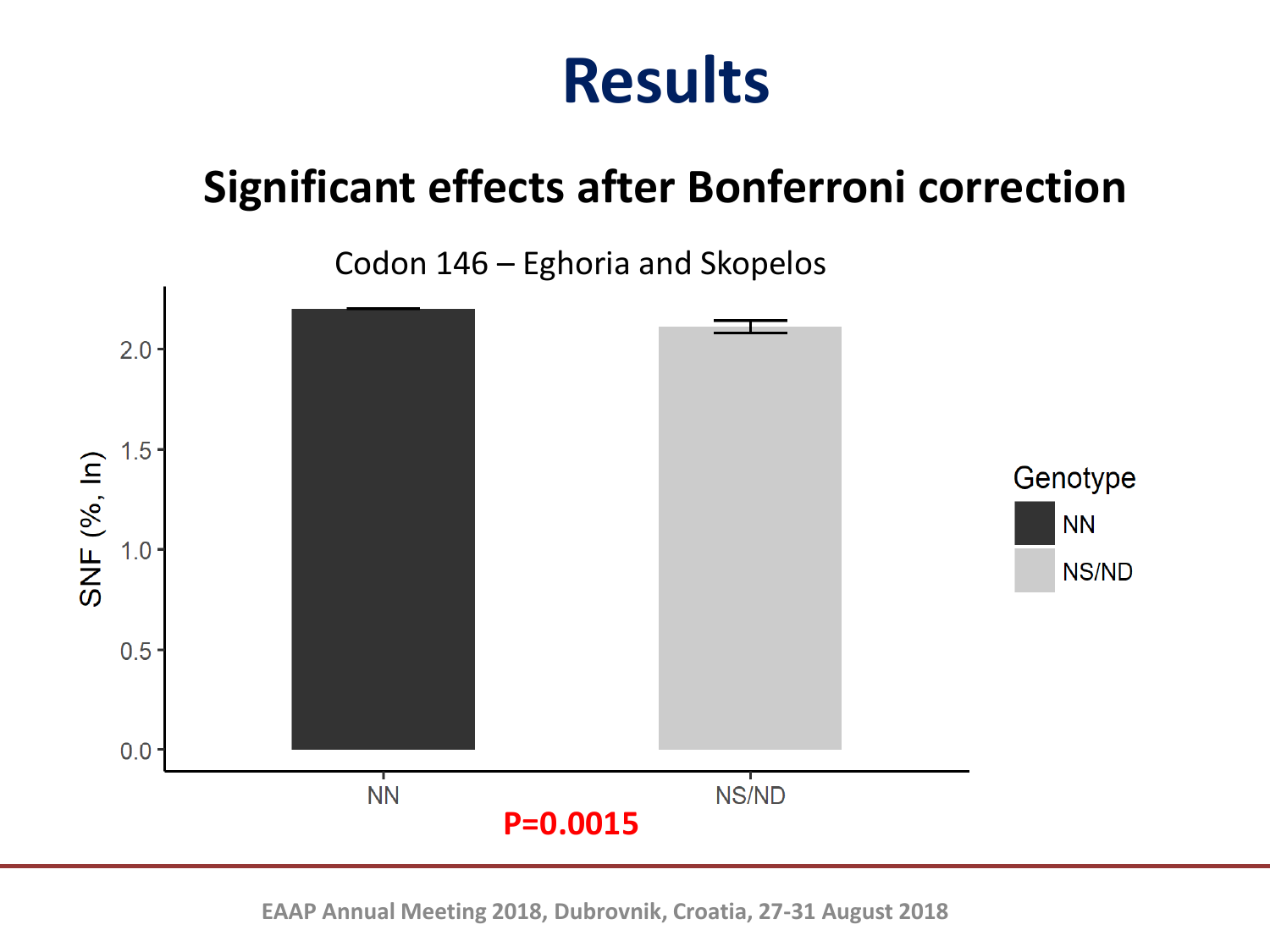#### **Non-significant effects after Bonferroni correction**

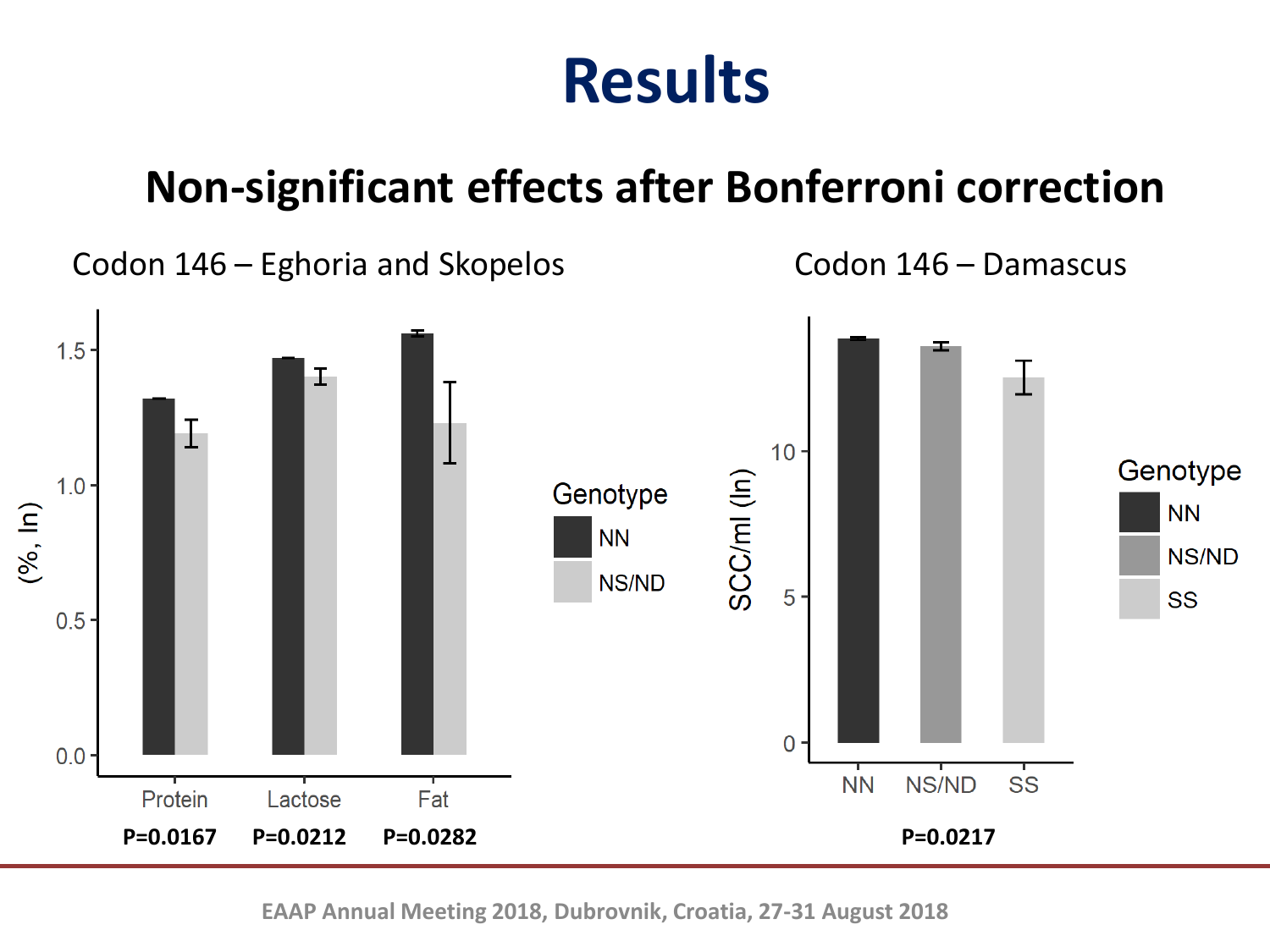### **Non-significant effects after Bonferroni correction**

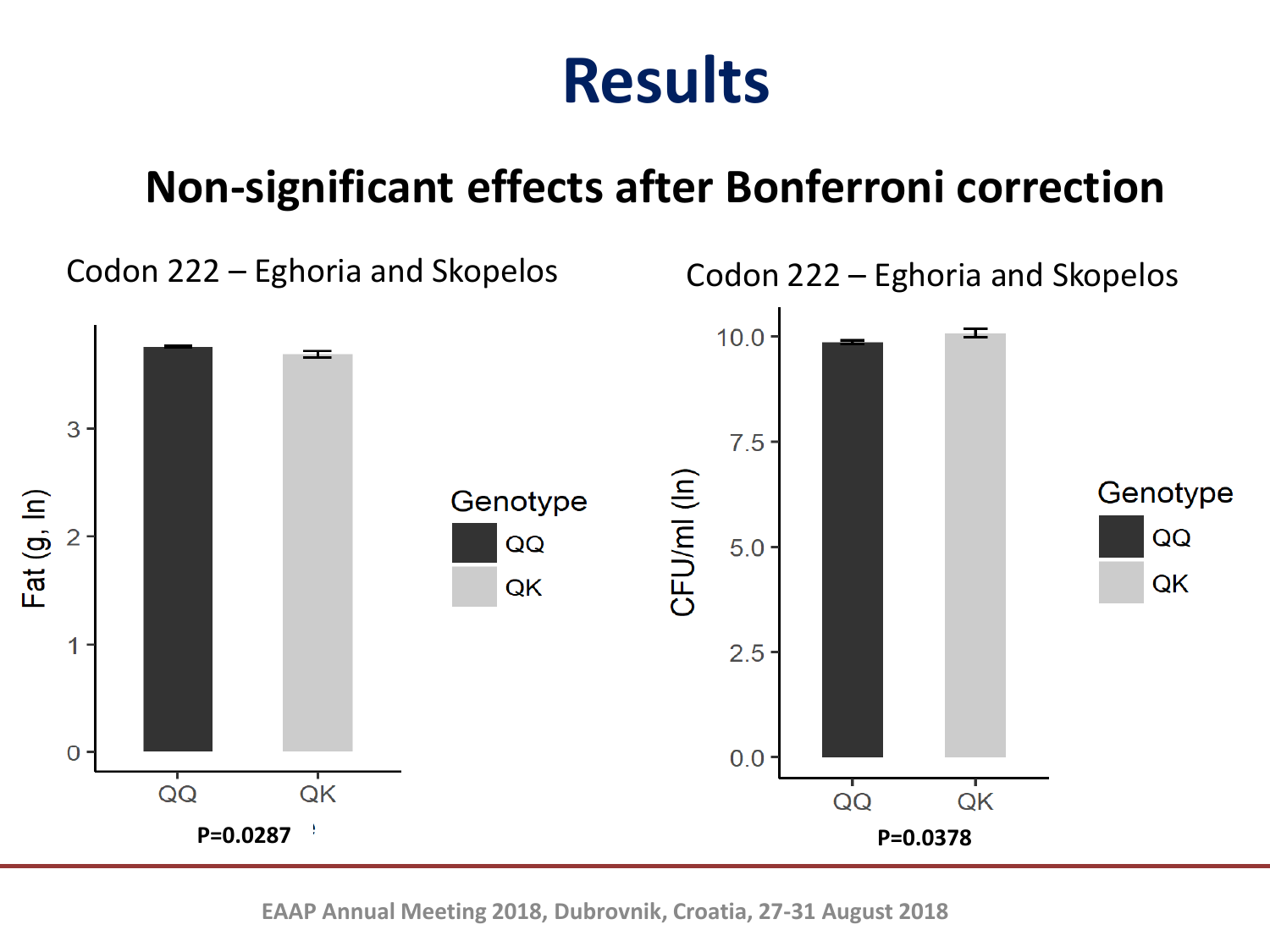# **Conclusions**

- *PRNP* gene in selective breeding programmes of dairy goats in Greece
- Different breeding programmes for indigenous and Damascus breeds
- Minor effect of codon 146 on milk SNF content in indigenous goats -Selection with caution

In all other cases

Breeding for scrapie resistance will not affect animal productivity and udder health of the indigenous and Damascus goat populations of Greece